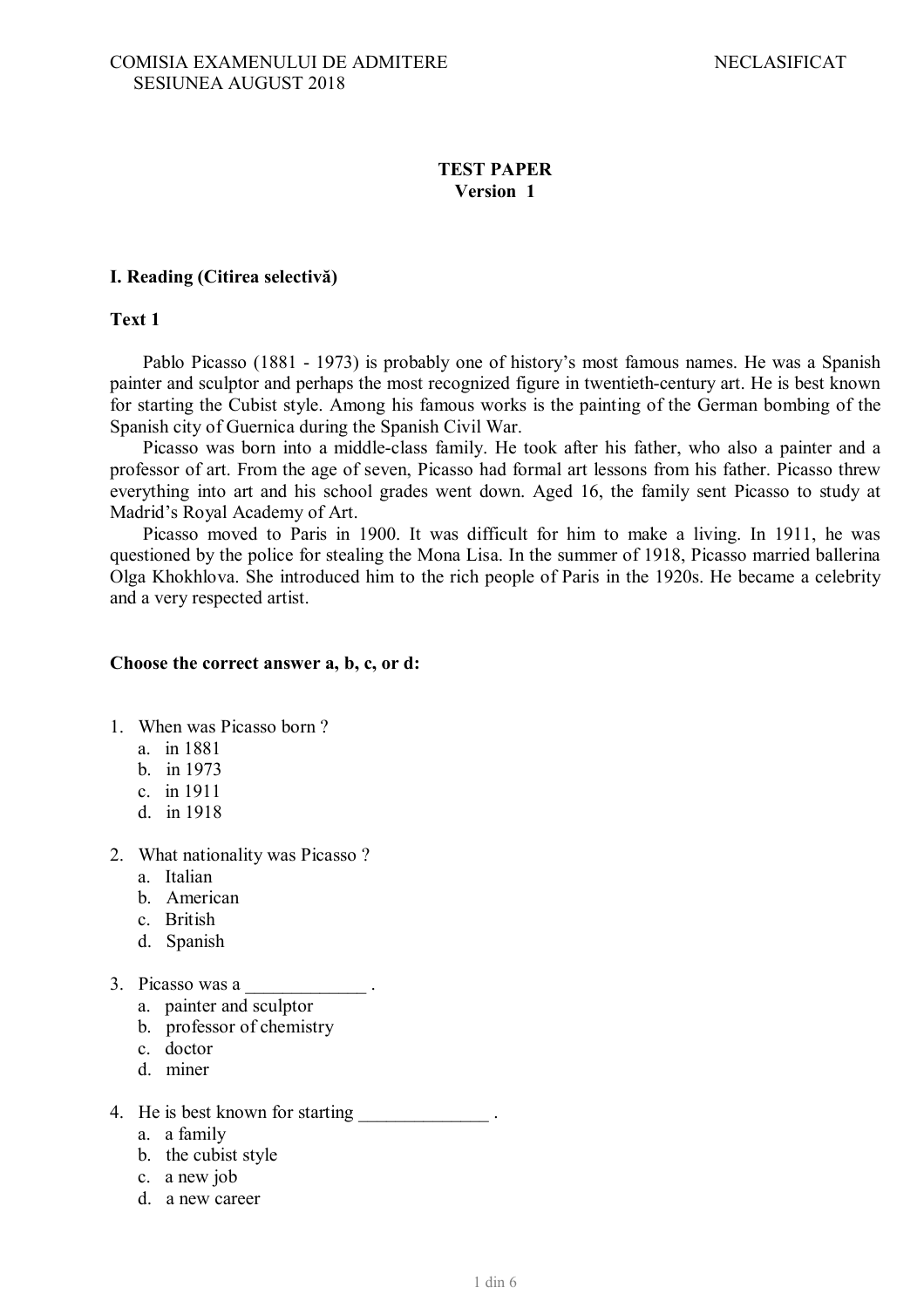- 5. Among his famous work is the painting of the Spanish city of \_\_\_\_\_\_\_\_\_\_\_\_\_\_\_\_.
	- a. Madrid
	- b. London
	- c. Claris
	- d. Guernica
- 6. His father was also
	- a. a painter
	- b. a pilot
	- c. a reporter
	- d. a nurse
- 7. When was Picasso sent to study at Madrid's Royal Academy of Art ?
	- a. In 1980
	- b. at 16
	- c. in 1929
	- d. 1817
- 8. In 1900 Picasso moved to  $\blacksquare$ 
	- a. London
	- b. Berlin
	- c. Paris
	- d. Viena

9. In 1911 he was questioned by the police for the Mona Lisa.

- a. painting
- b. stealing
- c. hiding
- d. copying

10. Picasso married \_\_\_\_\_\_\_\_\_\_\_\_ Olga Khokhlova in 1918.

- a. ballerina
- b. movie star
- c. secretary
- d. journalist

# **Text 2 (Citirea cu atenţie)**

We usually say that people have five senses. Senses are the way that we learn what is happening around us. The five main senses are sight, hearing, touch, taste, and smell.

Each sense depends on a specific organ of the body. This organ receives the information and then the nerves send this information to the brain. For example, eyes control sight, ears control hearing, and skin controls touch. Taste depends on the taste buds on the tongue, and smell depends on the nose.

 In addition, there are also other senses which are equally as important. There is a sense of balance which stops us from falling down. We also have senses of hunger, thirst, and heat and cold.

#### **Choose the one correct answer a, b, c or d.**

11. How many senses do we usually say people have?

- a. five
- b. seven
- c. eleven
- d. two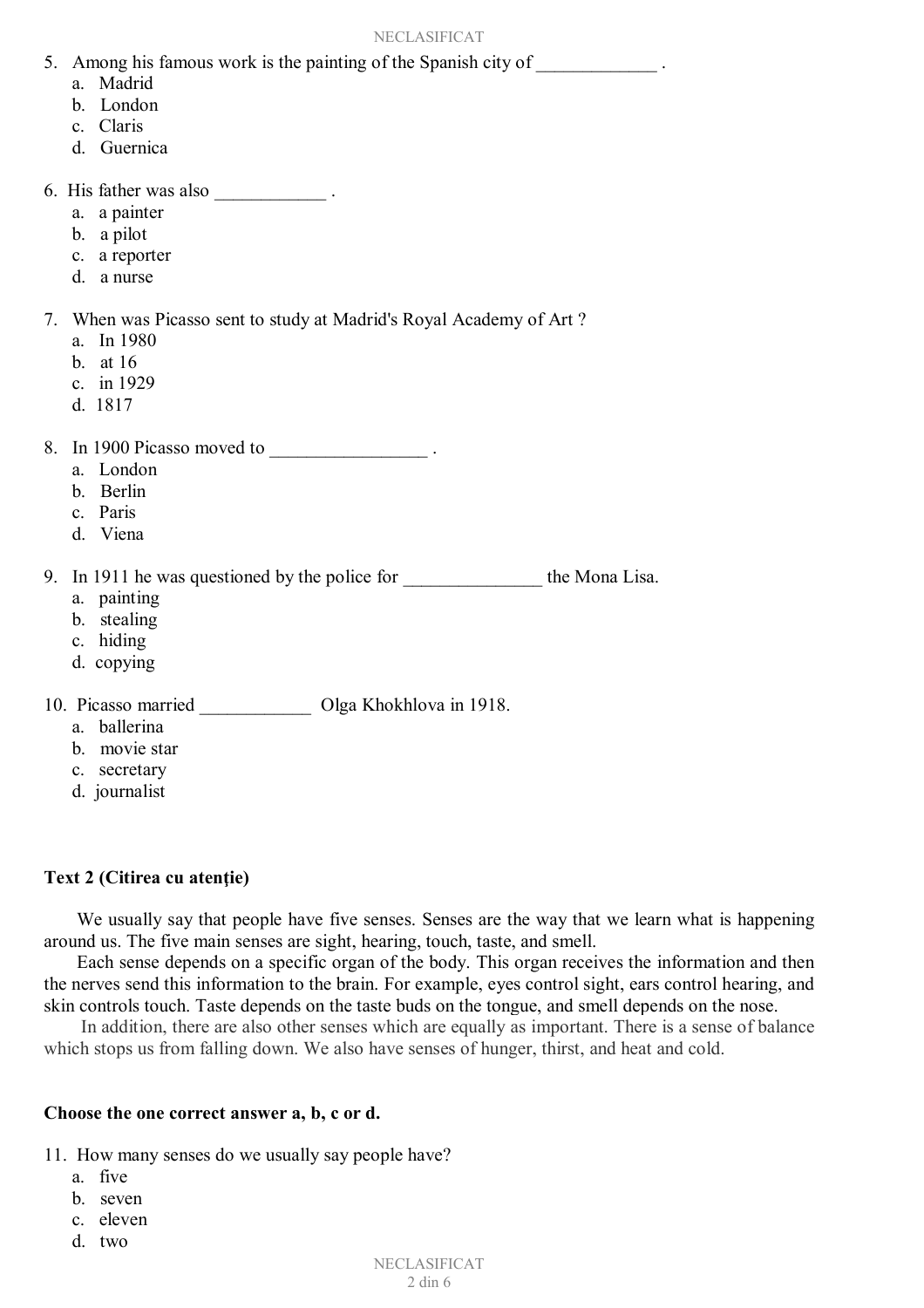- 12. The five main senses are  $\qquad \qquad$ .
	- a. sight and hearing
	- b. sight and touch
	- c. sight, hearing, touch, taste and smell
	- d. smell and taste
- 13. Sight means \_\_\_\_\_\_\_\_\_.
	- a. the ability to speak
	- b. the ability to see
	- c. the ability to work
	- d. the ability to taste and smell
- 14. Taste buds are located .
	- a. on the tongue
	- b. on the skin
	- c. in the nose
	- d. in the ear

#### 15. Without a good sense of balance, people cannot

- a. walk
- b. speak
- c. listen to music
- d. smell

# **II Grammar and Vocabulary**

#### **Grammar Choose the best answer a, b, c or d:**

- 16. The lift won't start until you \_\_\_\_\_\_ that button.
	- a. pressing
	- b. press
	- c. pressed
	- d. had pressed

# 17. They have been finishing two hours.

- a. from
- b. since
- c. on
- d. for
- 18. Sally doesn't like cats, \_\_\_\_\_?
	- a. is she
	- b. isn't she
	- c. does she
	- d. has she

# 19. Have you had breakfast?

- a. Yes, I had.
- b. Yes, I have.
- c. Yes, I did.
- d. Yes, I am.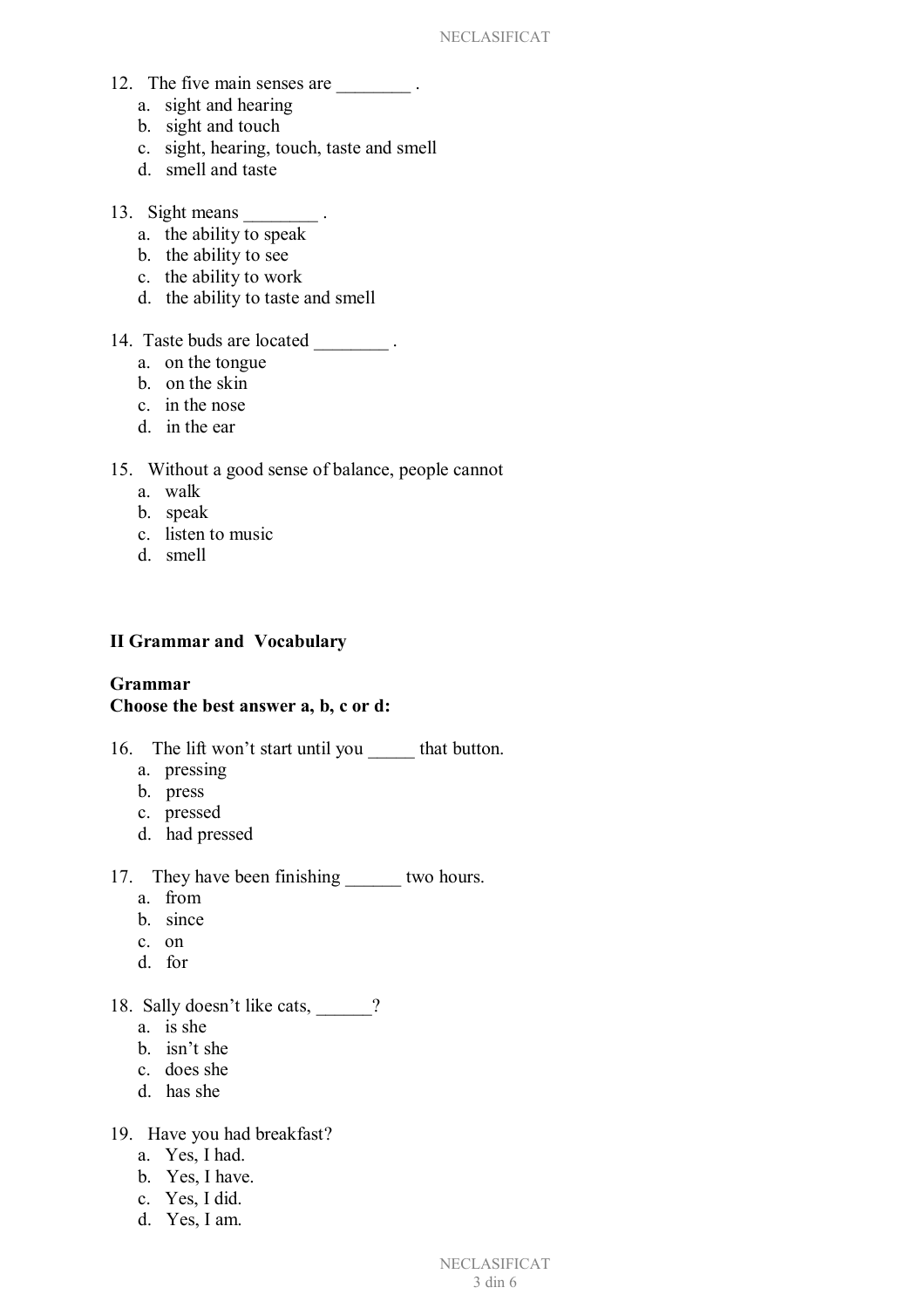- 20. The children were frightened because it dark.
	- a. was getting
	- b. is getting
	- c. will get
	- d. will getting
- 21. " I'm going away tomorrow ", he said.
	- a. He said that he is going away.
	- b. He said that he was going away the next day.
	- c. He said that he go away.
	- d. He said that he is not going away tomorrow.
- 22. If someone offered to buy you one of those rings,  $\frac{1}{2}$ ?
	- a. who would you choose
	- b. which one would you have chosen
	- c. which one will you choose
	- d. which one would you choose
- 23. He sees very badly; he wear glasses every day.
	- a. must
	- b. can
	- c. might
	- d. may
- 24. It's a pity you didn't buy that car last year. Tom did.
	- a. I wish you had bought it.
	- b. I wish you have buy it.
	- c. I wish you buy it.
	- d. I wish you'll buy it.
- 25. My piano \_\_\_\_\_\_\_\_\_\_\_\_\_\_\_ right now.
	- a. has repaired
	- b. is being repaired
	- c. is repairing
	- d. repairs

**Vocabulary Select the best answer a, b, c or d:**

- 26. What's your name?
	- a. I'm going out.
	- b. Tom. My name's Tom.
	- c. That's my mum.
	- d. I like swimming.
- 27. A birth certificate is a
	- a. history
	- b. photograph
	- c. document
	- d. timetable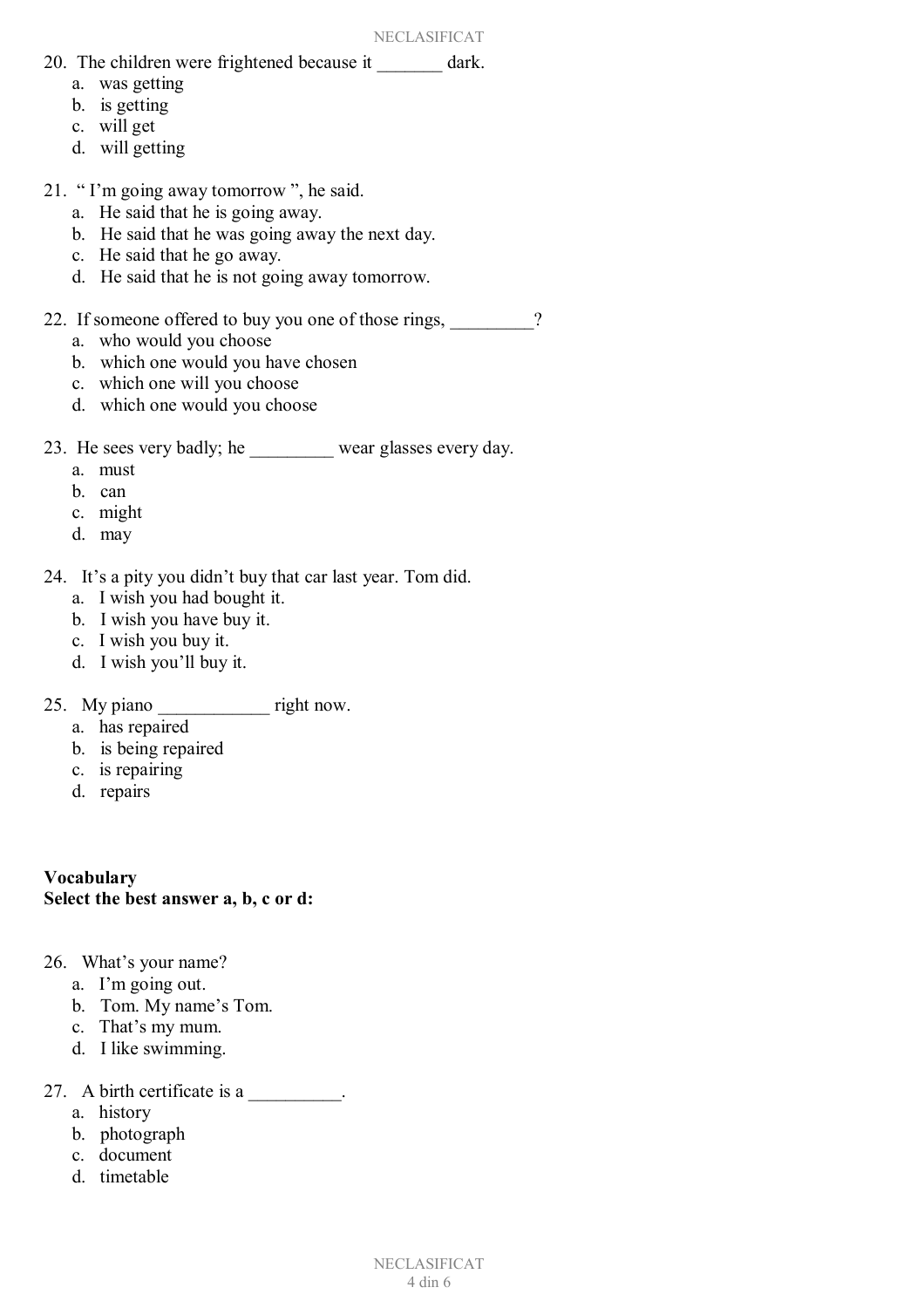- 28. Sam is ill.
	- a. He doesn't feel well.
	- b. He never felt better.
	- c. He is OK.
	- d. He can't take care of himself.

29. Jack is going to the pharmacy. He wants to get \_\_\_\_\_\_\_\_ .

- a. an appointment
- b. some medicine
- c. a doctor
- d. friends
- 30. Asia is a \_\_\_\_\_\_\_\_\_.
	- a. country
	- b. continent
	- c. island
	- d. painting
- 31. You have a terrible cough!
	- a. Why don't you quit smoking?
	- b. Why don't you play tennis?
	- c. Why don't you invite Mark to the party?
	- d. It's a fine day today.
- 32. John takes a lot of when he goes fishing: a rod, camera, raincoat, lunch box etc.
	- a. naps
	- b. custom
	- c. puzzle
	- d. equipment
- 33. Everyone likes behavior.
	- a. gradual
	- b. musical
	- c. polite
	- d. rude
- 34. Jane doesn't have a driving license.
	- a. She drives to work every day.
	- b. She is unable to drive.
	- c. She doesn't like to drive.
	- d. She drove yesterday.
- 35. The 4<sup>th</sup> of July is a \_\_\_\_\_\_\_\_ in the United States. Most people don't have to go to work that day.
	- a. holiday
	- b. museum
	- c. cinema
	- d. story

#### **III. Writing Choose the best answer a, b, c or d:**

# 36.

- a. The captain left the ship who was the last man.
- b. The captain was the last man who left the ship.
- c. The last captain was the man who left the ship.
- d. The last man who was left the ship the captain.